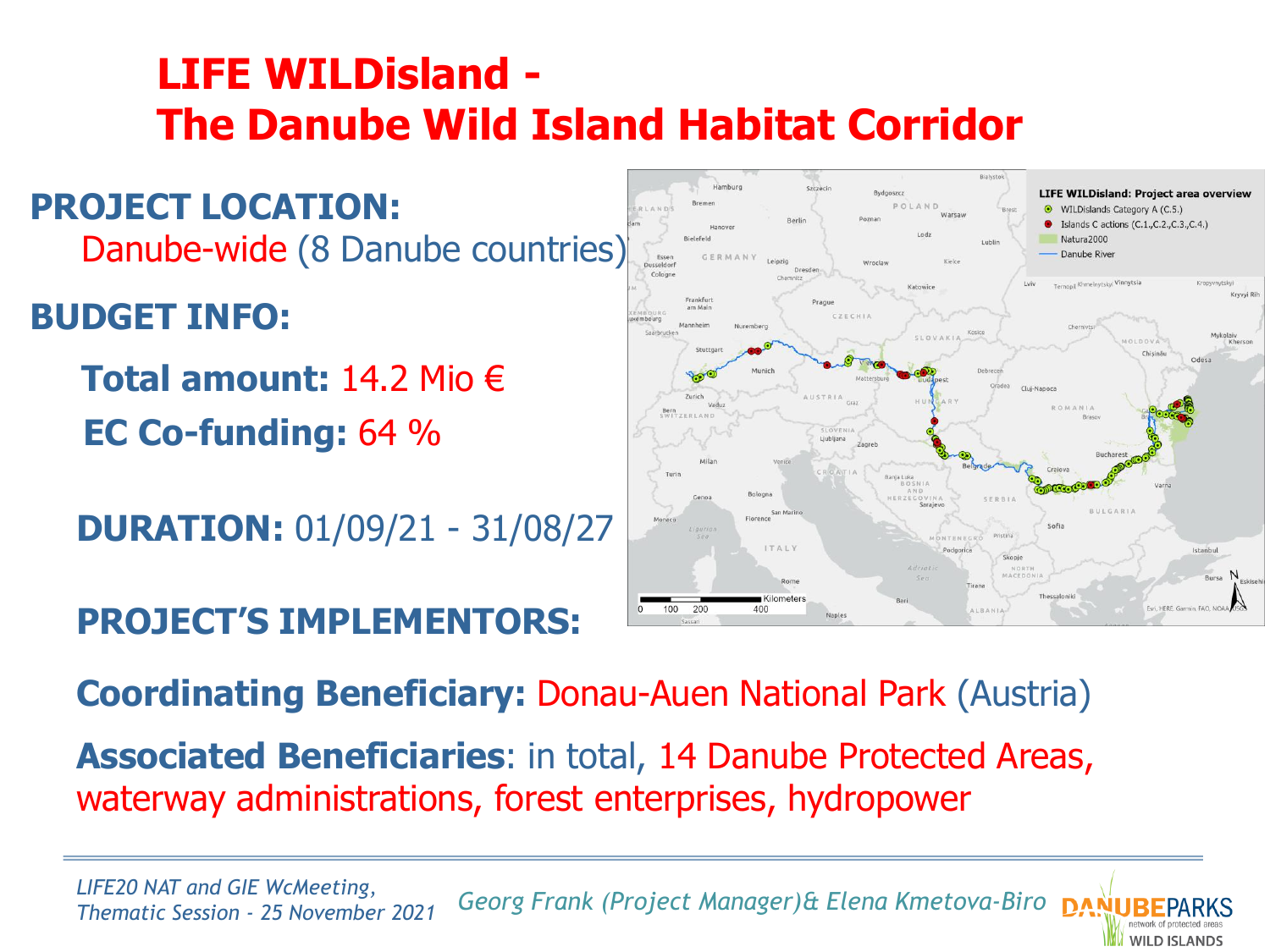# **OBJECTIVES & SCOPE**

• Improved **conservation for Danube islands** as **core sites for 91E0\*** alluvial softwood forests

• **Restoration measures** for Danube islands as flagship sites **for river dynamics and morphology**

• Cross-sector cooperation

• Establishing the Danube Wild Island Habitat Corridor as **best-practice EU Green and Blue Infrastructure**

LIFE20 NAT and GIE WcMeeting,<br>Thematic Session - 25 November 2021 Georg Frank (Project Manager)& Elena Kmetova-Biro **DANUBE**F

MII D ISI ANDS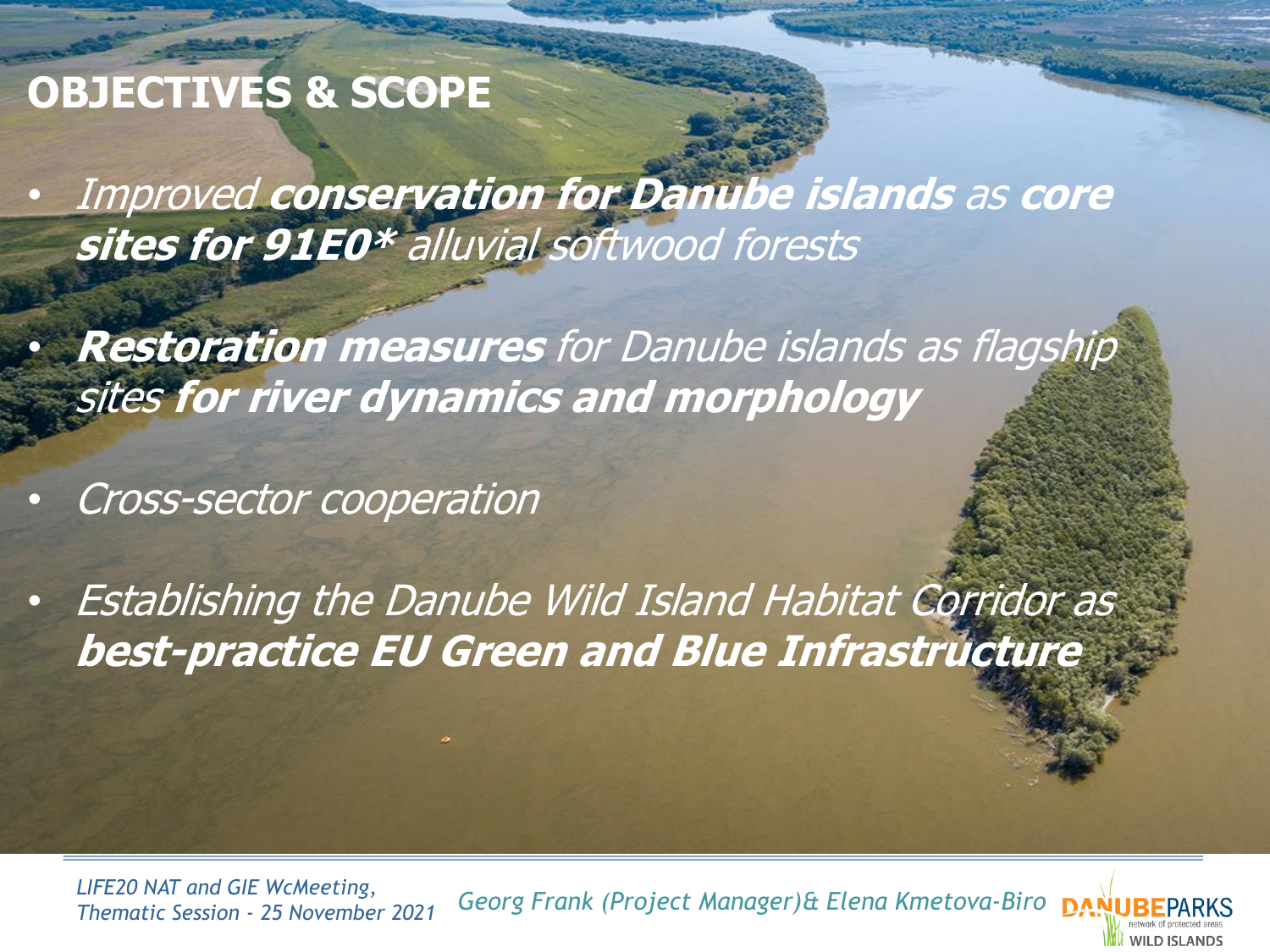# **EXPECTED IMPACTS**

- 34 Danube islands restored (1,267 ha)
- Restoration of water bodies (>48 km)
- Forest restoration of 91E0\* (352 ha, 12 sites)
- Danube-wide conservation concept for WILDislands (coherent management for 147 islands on 14,018 ha; new strictly reserves on 196,7 ha)







WILD ISLANDS